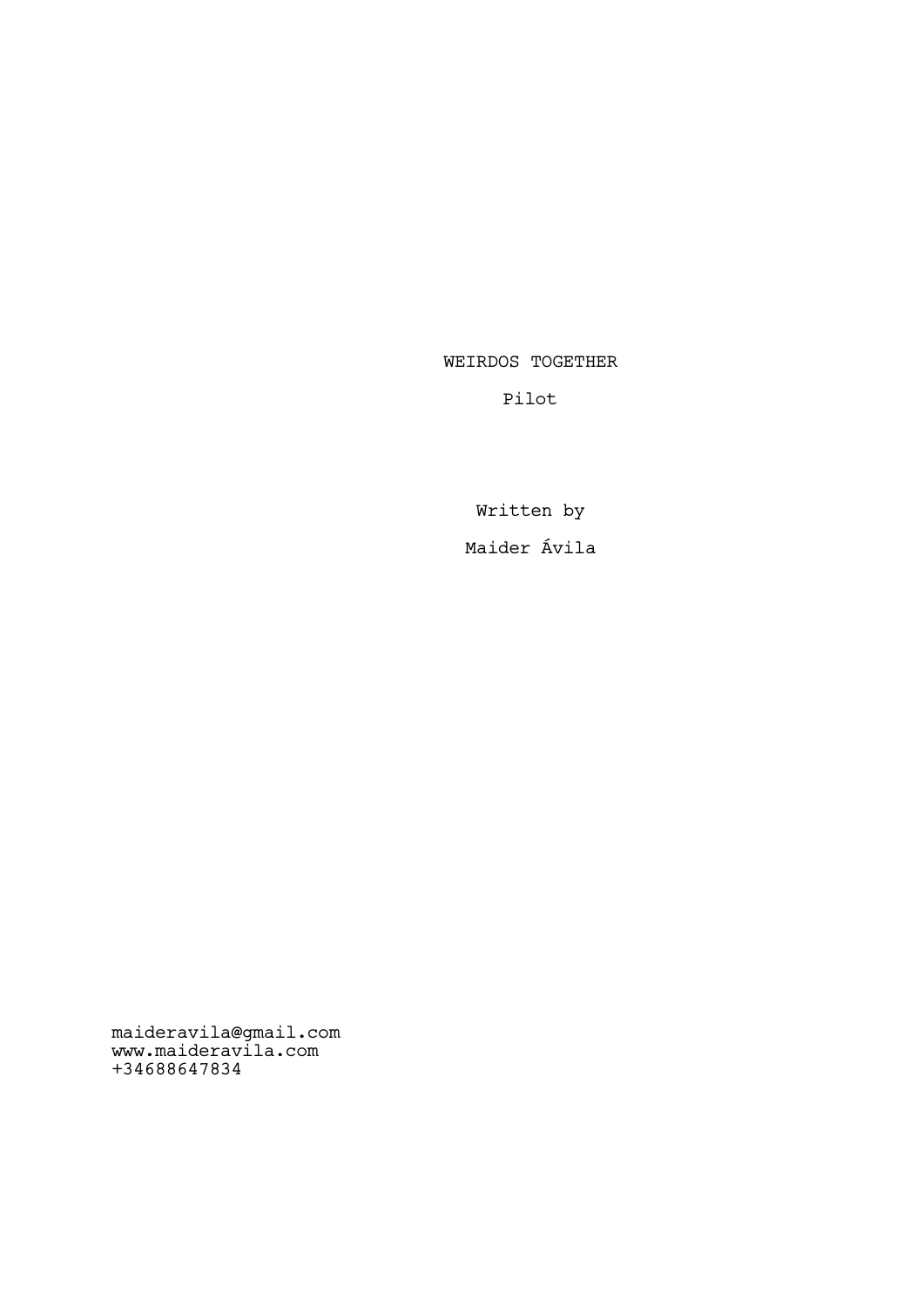### 1 EXT. THE BOARDING SCHOOL FOR DIFFICULT CHILDREN - DAY 1

A high mountain. On the top are two gray, glum, old, and outdated buildings surrounded by a dark grass garden and tall fences almost touching the sky. Each building has two turrets with a lighthouse (the typical lighthouse used in jails so prisoners won't break out).

It's The Boarding School for Difficult Children. Around the school, there's nothing, just the forest. The sky is dark. It's not a happy place.

#### 2 INT. BOARDING SCHOOL, DORMITORY, HALL - DAY 2

We enter the building and see a poorly lit hallway with gray and sad walls. Many signs are pinned to the walls (we don't see now what's written).

ELMO (9), a skinny and sickly boy who wears a wristwatch too big for him, holds his DAD's hand tightly. His dad seems a humble and tired man. Something's different about Elmo: unlike everything else, we see him in black and white (it will look like this until indicated otherwise).

In front of them, the SCHOOL PRINCIPAL, a towering and skinny woman in her 60s, is talking to them. She seems strict and wears ridiculously tiny glasses on her nose.

> SCHOOL PRINCIPAL You have made the right choice. At the Boarding School for Difficult Children, we specialize in helping youngsters like yours.

**MISS REVE** bends down behind the principal with a posture similar to The Hunchback of Notre Dame. She wears an evil smile, and a whistle hangs from her neck; she looks frightening and seems to be the principal's right hand.

# Four other children, also in black and white until indicated otherwise, are gathered around the principal:

- YAGO, a nine-year-old short kid with messy hair, wildly jumps on a suitcase while furiously breaking school books.

- TERESA, a perfectly dressed nine-year-old girl, stands beside an expensive suitcase. She wears pigtails and enormous nerdy glasses and plays with an ant in her hands. She's lost in her own world.

- CRISTINA, a ten-year-old strong and tall girl, chews gum with a grim and threatening face. She carries her old, broken backpack slung over one shoulder.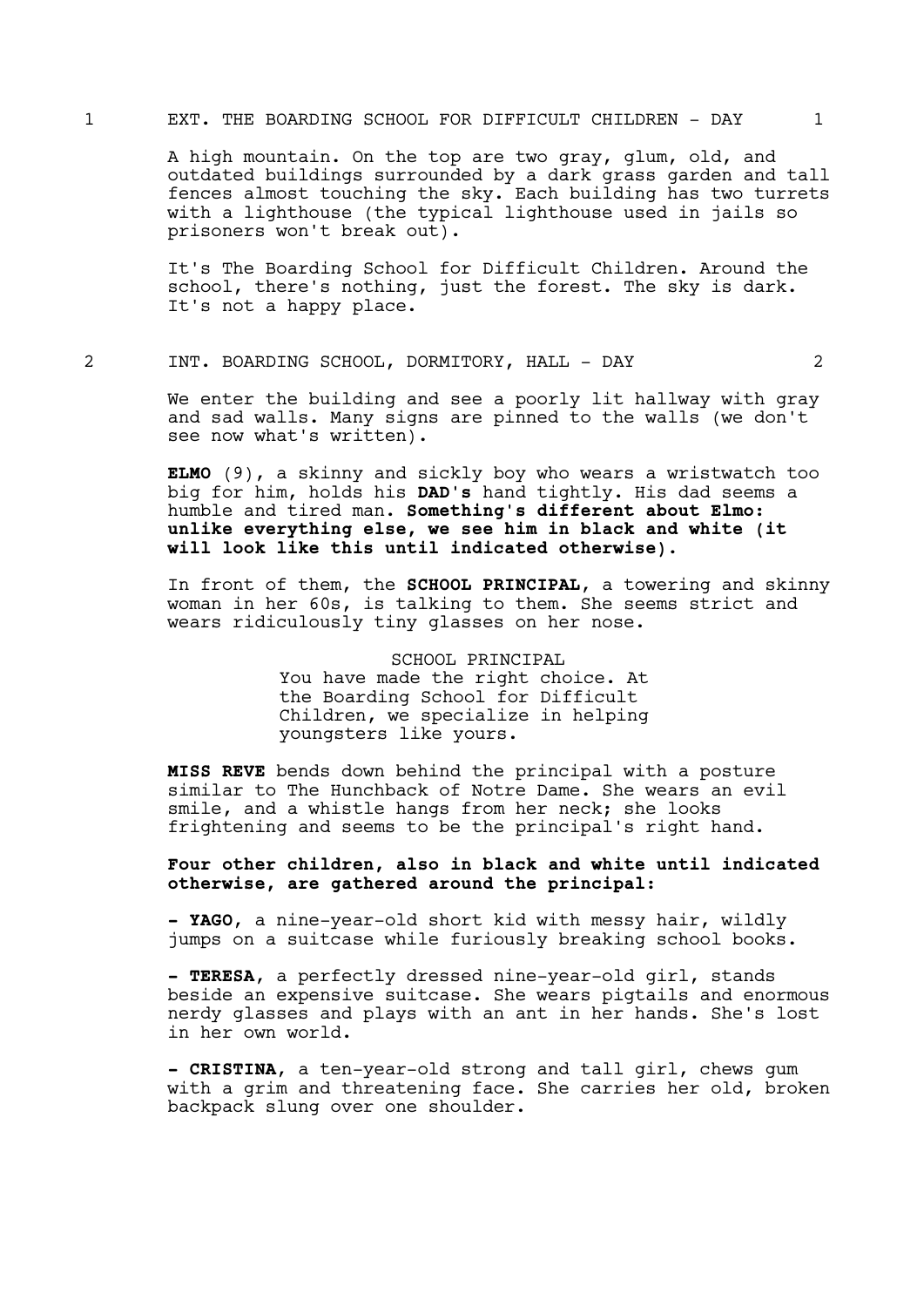- AND LIA: a tiny nine-year-old hiding her face behind her hair. She's sitting in a corner, rocking back and forth. There's a name written on her lapel: "LIA.". HER NEW ADOPTIVE PARENTS observe her, worried.

Elmo's dad lowers down to Elmo's height and hugs him. He gives him an action figure holding a spear.

> DAD Here they'll know how to help you. You'll be ok. Just be a good kid and study and graduate.

Elmo stands still next to his suitcase, holding the action figure tightly and contemplating his dad leaving. Lia's parents leave too.

A firm whistle is heard once the parents have left: Miss Reve's whistle. The children get startled by this. The principal stares intimidatingly at the children.

> SCHOOL PRINCIPAL This will be your home from now on. One little infraction and the punishment will be immediate.

The principal points at the signs hanging on the walls: "NO RUNNING," "NO PLAYING," "NO LAUGHING."

Elmo gets so nervous that his face turns red, and he can't avoid throwing up on the principal's shoes. Frightened, Elmo looks upwards to see the principal threateningly towering over him.

> SCHOOL PRINCIPAL (CONT'D) Classes start at nine. You had better not be late.

The principal walks away, marching like a soldier.

Elmo glances at his digital watch: it's 8:43:00.

Miss Reve pushes the kids inside one of the rooms in the hallway. She slams the door closed and walks away while cackling.

3 INT. BOARDING SCHOOL, DORMITORY, ROOM - DAY 3

The five kids scrutinize the room: it's small and old and has some bunk beds. At the back, there's a tiny window. It's not very welcoming. Suddenly, the kids hear the sound of keys and children mischievously laughing in the hallway: someone has locked the door from the outside.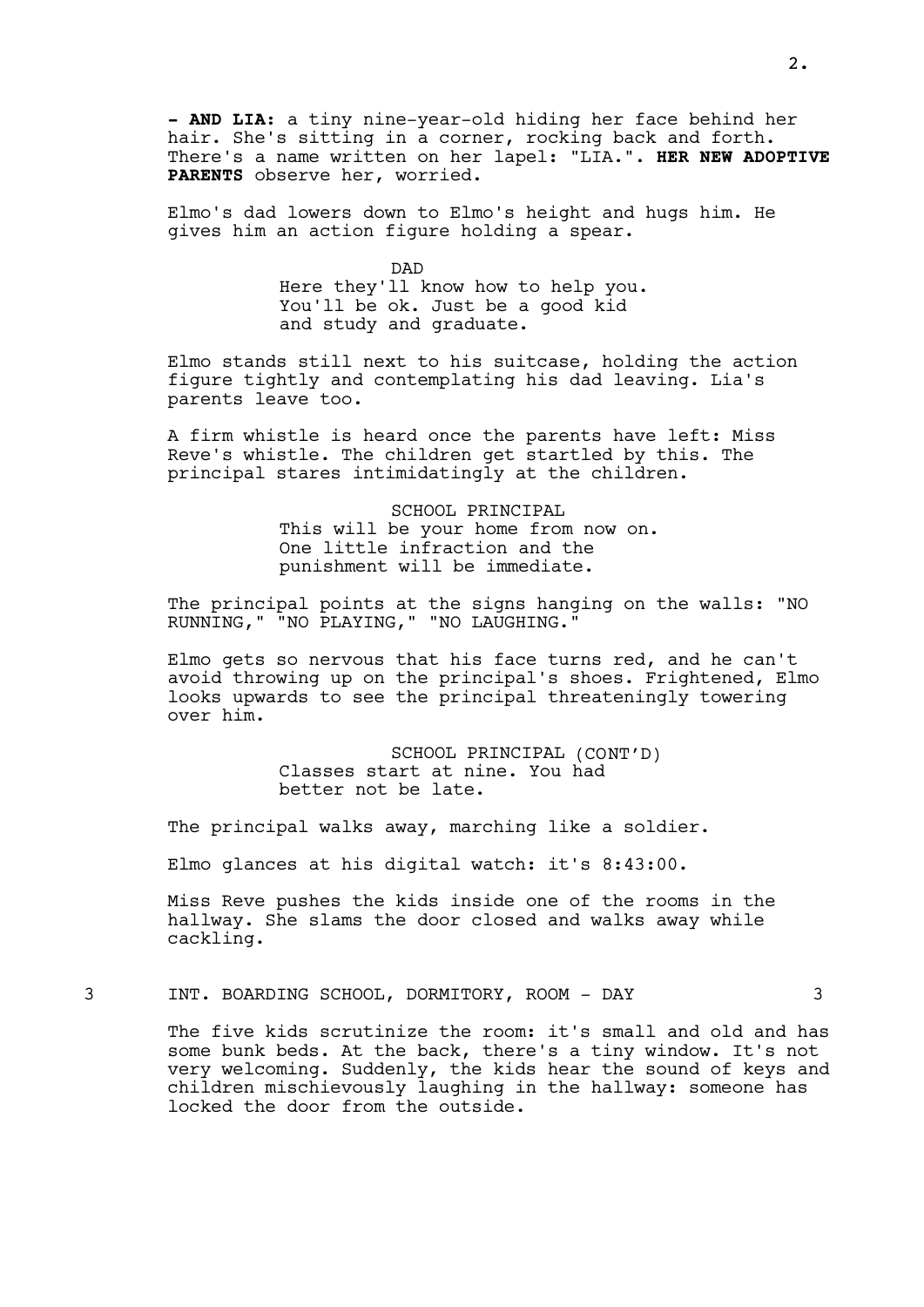The five kids try to open the door, but it's stuck.

CRISTINA (shouting at the kids outside) YOU BETTER RUN!!

YAGO Cool! No class today!

ELMO B-but we have to go...

Cristina sets eyes on the action figure that Elmo still holds in his hands. She takes it off him.

> CRISTINA We have a nerd amongst us!

Elmo tries to take his action figure back, but Cristina is taller. Elmo jumps and jumps, anxious. Teresa runs between them, pretending to be an airplane and laughing alone. Lia sits in a corner and hides her face in her hands. Yago jumps on a bed. The situation is a mess.

> CRISTINA (CONT'D) Ohmygod, I'm surrounded by a bunch of weirdos.

YAGO AND ELMO I'm not weird!

Yago confronts Cristina.

YAGO I know about you, you're Cristina the Human Tower, you're here because your parents don't love you.

Cristina's face turns red, and she jumps on Yago, who falls on top of Elmo. The three of them fight, rolling on the floor.

#### TERESA

Fight! Fight!

Teresa gets into the fight as if it were a game. She doesn't seem to understand the seriousness of the matter. She enjoys herself.

Elmo crawls away from the fight, holding his action figure in his hands. He looks thoughtfully at the ceiling and points to the air duct.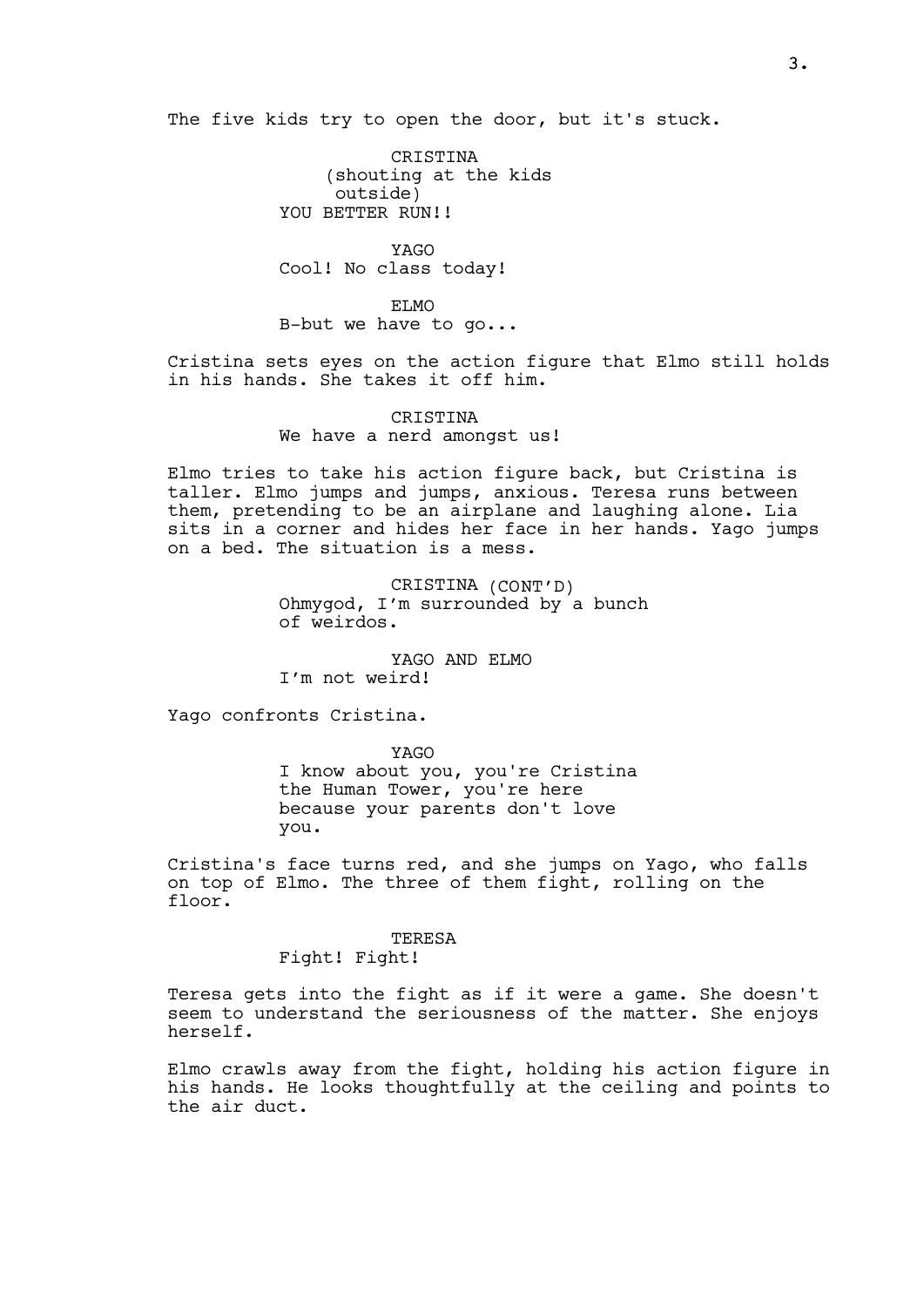The kids keep on fighting. Lia keeps her head hidden in her hands. Elmo gets anxious.

> ELMO (CONT'D) WE CAN GO THAT WAY!

Yago, Teresa, and Cristina stop fighting and observe Elmo, surprised by the sudden yell. Lia looks at him too. They all look at the air duct.

> **CRISTINA** There's no way I'm getting in there.

ELMO If we make a t-tower, we can reach it.

**CRISTINA** I'm not going anywhere with you. I don't like you.

YAGO I don't like you either.

ELMO Ok, nobody likes nobody, but... (he stares at his action figure) w-we have to go to class... or they'll punish us.

YAGO The stutterer's right.

Elmo gets on all fours under the air duct. Yago climbs on top of Elmo and also gets on all fours.

# ELMO

I'm-I'm Elmo.

# YAGO

And I'm Yago, who cares.

Teresa climbs on top of them, hurting them on her way up, and gets on all fours.

> TERESA Off on an adventure!!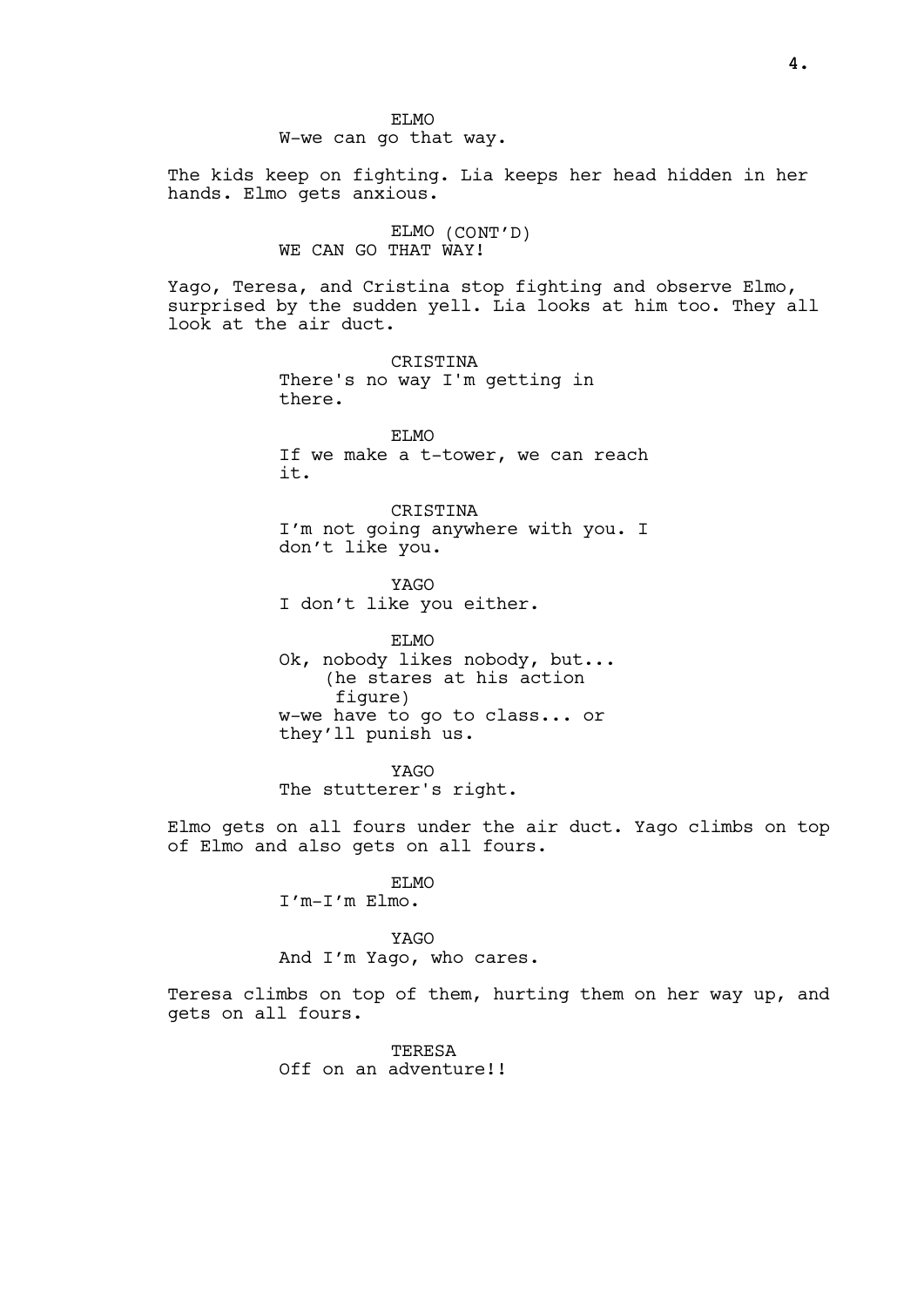ET.MO No... Not an adventure... We have to go to class.

YAGO You, quiet girl, come up here and open the duct.

Lia climbs atop them and opens the air duct standing on her tiptoes. She enters the duct and offers her hand to Teresa, helping her up.

CUT TO:

4 INT. BOARDING SCHOOL, DORMITORY, ROOM/AIR DUCT - DAY 4

Yago is now in the duct holding Elmo by the hand, helping him up. Teresa and Lia hold Yago's waist. Elmo swings in the air, hitting his head with the duct. In the end, they manage to help him enter the vent. Elmo hesitates whether or not to offer Cristina his hand.

Cristina, who chews gum aggressively, roll her eyes.

CRISTINA I don't need your help.

Cristina jumps and grips the air duct, which trembles because of the impact.

5 INT. BOARDING SCHOOL, DORMITORY, AIR DUCT - DAY 5

They all crawl through the narrow and dirty air duct. Lia goes first, followed by Teresa, Yago, Elmo, and Cristina.

> TERESA My cousin told me this school is haunted. Ghosts and monsters live here, and they kidnap children.

The air duct goes up, and the kids climb up a ladder.

CRISTINA And you believe it?

YAGO

It's true. There's a legend about a boy who studied here and never left; no one's ever seen him again.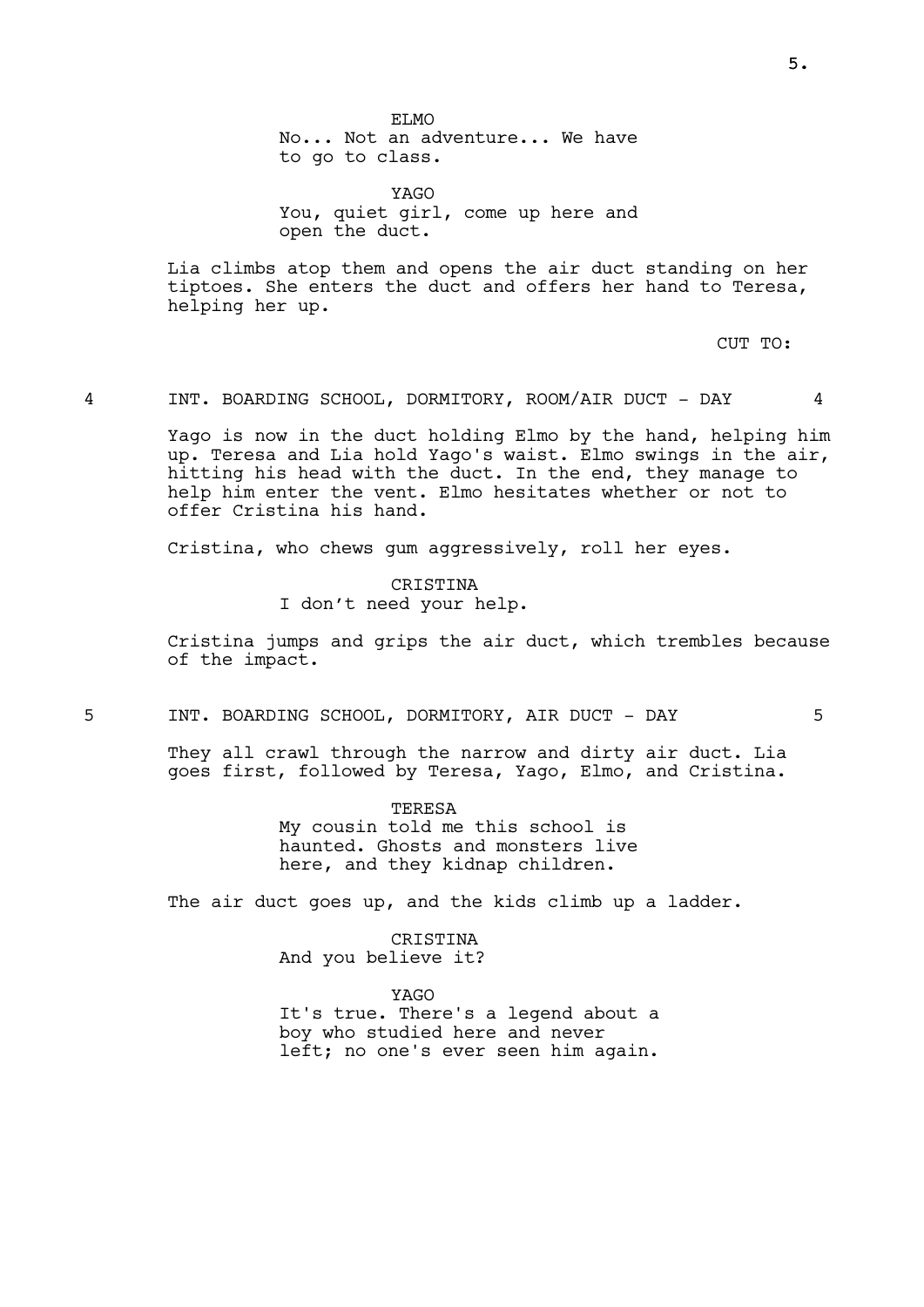Elmo's face has turned green again; he's so anxious he vomits. Since they're climbing up a ladder, the vomit falls on Cristina's face.

# CRISTINA ARRGHHHH!! I'M GONNA KILL YOU!!!

Elmo climbs as fast as possible. Cristina cleans her face and follows him, furious. The air duct is horizontal again. Elmo collides with Yago.

> YAGO Watch out, weirdo!!

ET.MO I'm not a weirdo!!!

Elmo, hurt, grabs Yago and crawls on top of him. Cristina takes advantage of him stopping and manages to stick her gum on his face. They fight. The duct's floor starts to give way; it's going to break!

> **TERESA** We're gonna fall!

Lia curls up into a ball. The air duct breaks! And they fall!

TODOS

AAAAAHH!!!!

6 EXT. BOARDING SCHOOL, DORMITORY, ROOF - DAY 6

They've fallen on the building's roof on top of each other.

It turns out they were in the part of the air duct that goes over the roof. The five children get up and dust themselves off. Elmo removes the gum from his face and throws it on the floor with disgust.

They are near the edge of the roof. There's another school building not too far from where the kids are: it has a door on the roof that leads into the building. A wooden walkway connects the two roofs. The walkway is old and narrow. It is impossible to access the walkway since a tall fence surrounds it.

Elmo tries to push the fence, but it won't budge. He looks at his watch: it's 8:50:00. He points to the other building.

> ET MO Our classroom is in that building.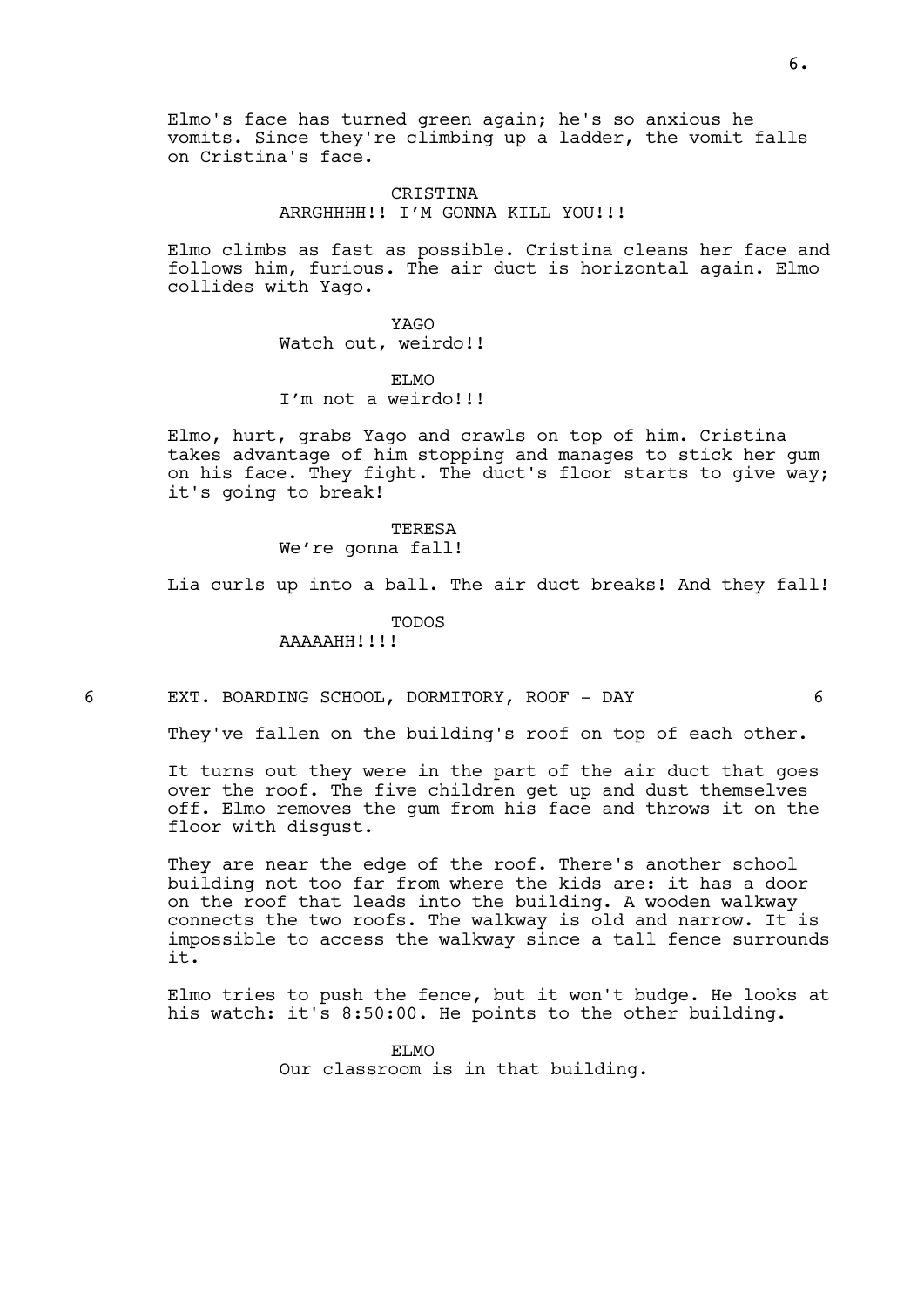Yago, Teresa, Lia, and Cristina look at each other, angry, fed up.

## CRISTINA I've had enough of this nonsense.

ELMO

I'd also prefer to be at home playing alone, but I can't, I'm here and have to go to class. And it's better if we cross together.

Yago lets out a WAR CRY and runs to the gate, jumping past it.

Cristina rolls her eyes, grabs the edge of the fence with one hand (it's not very tall for her), pushes herself up, and jumps past it without much effort.

Teresa scampers towards the gate. She also manages to jump over it without further complication.

Lía is next to the fence, contemplating it paralyzed.

# ELMO (CONT'D) I am also t-terrible at sports.

Elmo clumsily climbs the gate and manages to get past it, only to fall on his ass on the way down. Yago, Cristina, and Teresa burst out laughing. Elmo looks at them angrily, then speaks to Lia, who is still on the other side of the fence.

#### ELMO (CONT'D) It's okay. You can do it.

Lia climbs the fence and jumps to the other side. She does it better than Elmo (she doesn't fall on her ass when she goes down).

> YAGO (laughing) The mute did better than the stutterer.

# ET.MO Do n-not call me that!!!

Elmo is about to confront Yago, but Lía grabs his hand and smiles at him, calming him down. Elmo didn't see this coming. He doesn't know what to do. His face turns red, and he smiles, touched. At this moment, Lía and Elmo go from black and white to color. (From now on, these two characters will be seen in color until otherwise indicated).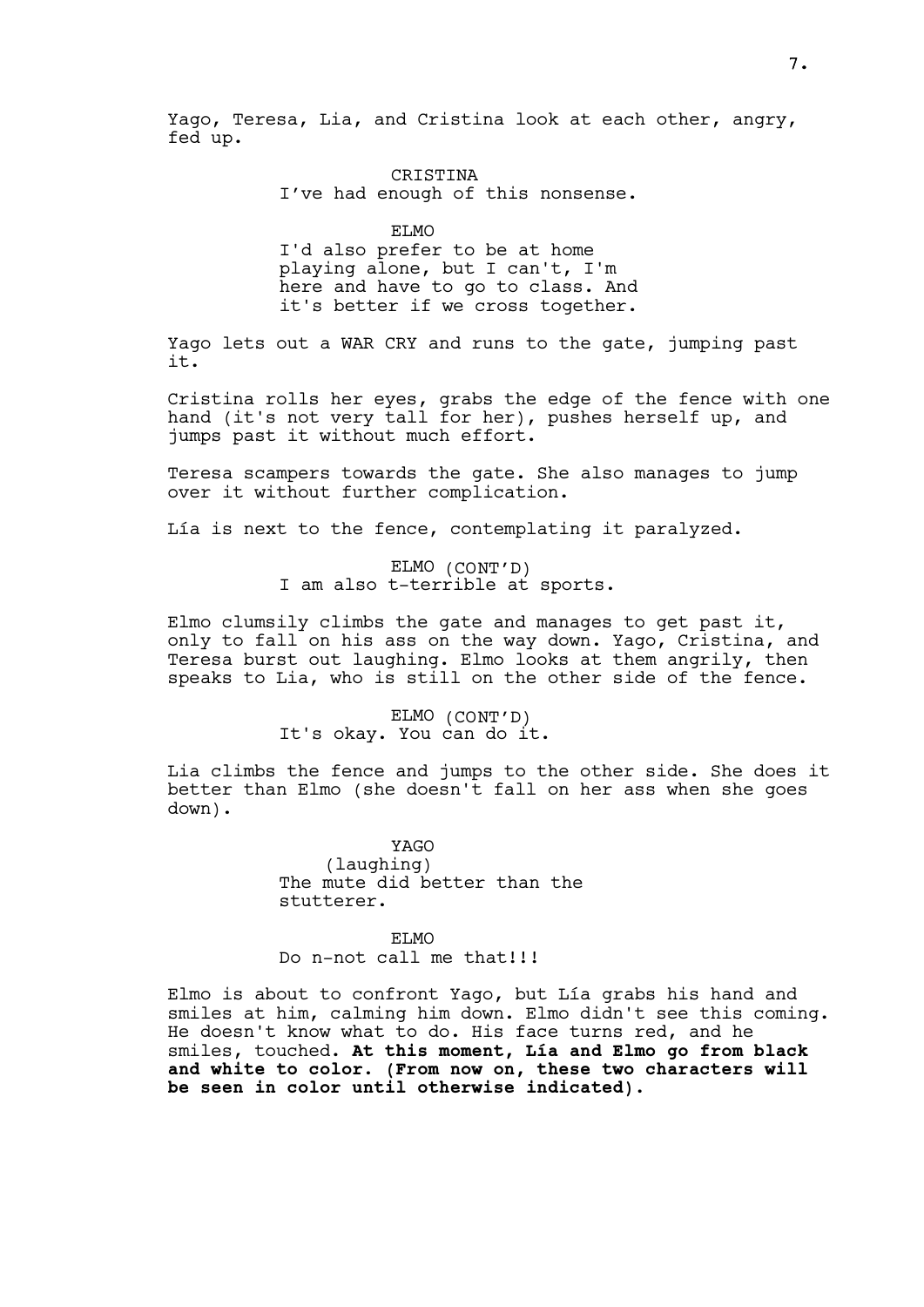The five children stand at the beginning of the walkway. It's very high up and narrow; they better not fall...

Cristina looks down, frightened. Yago sees her and laughs at her.

> YAGO Cristina the Human Tower is afraid of heights.

Cristina's face turns red with anger, and she approaches Yago, clenching her fists.

> ELMO Not here! We c-c-c-could fall!

YAGO I'm not scared.

Yago begins to cross the walkway, determined. Cristina doesn't follow him; she stays still, too frightened to move.

> ELMO Wait! It's better if we go together!

Teresa looks at Yago and smiles.

TERESA (raising her fist) Off on an adventure!!

And she runs down the walkway. Yago looks back and sees that Teresa is running right towards him. Yago gets scared and runs too.

Elmo is looking at his peers, stressed out. He looks down and swallows hard. He then begins to cross the walkway slowly.

Cristina is still paralyzed at the beginning of the walkway. Suddenly, someone takes her hand: it's Lia. Cristina looks at her, confused, and lets go of her hand.

> CRISTINA What you doing? I don't need your help!

Lía looks at her disappointedly and begins to cross the walkway.

CUT TO: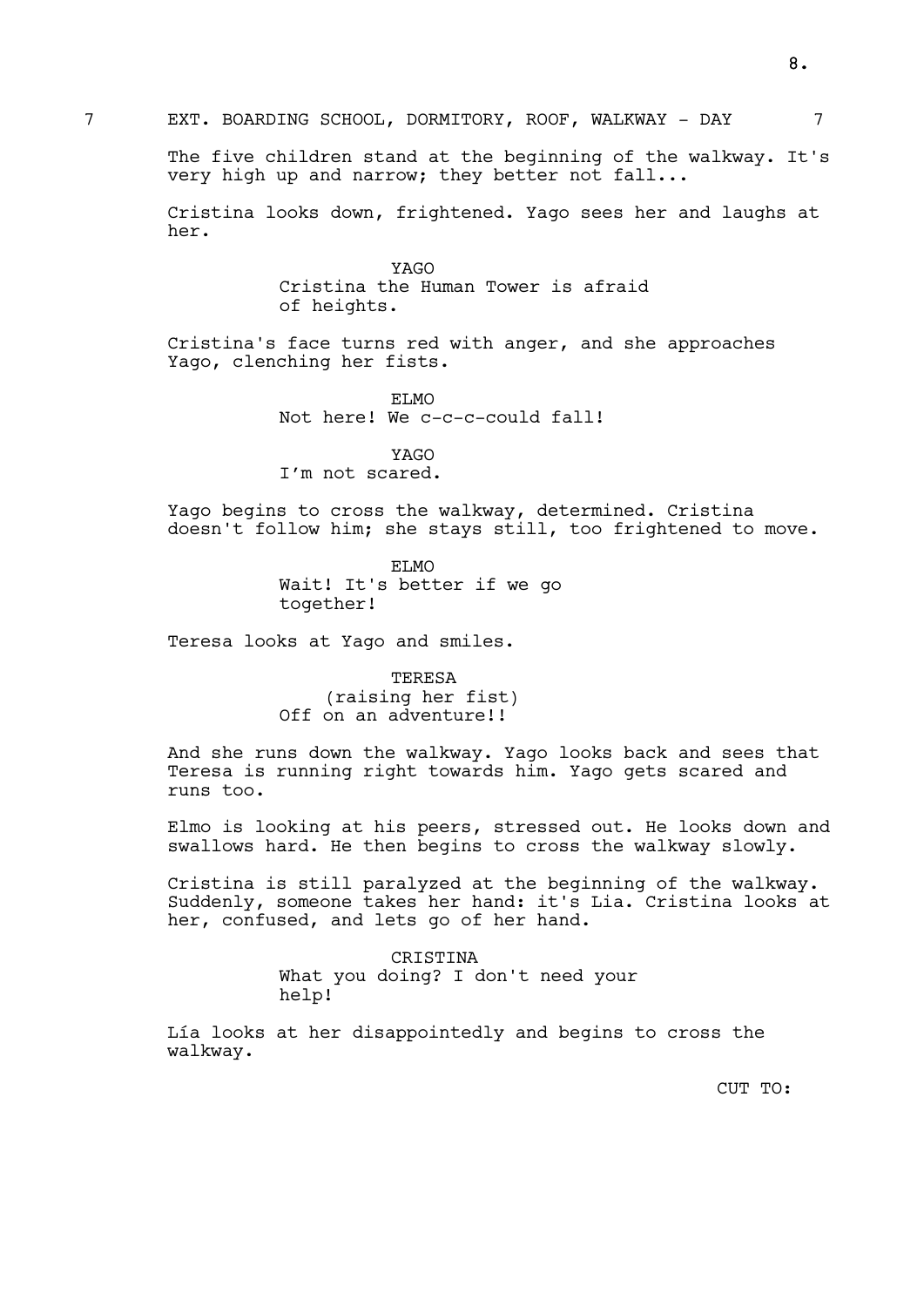# 8 EXT. BOARDING SCHOOL, WALKWAY/CLASSROOM BUILDING, ROOF - DAY

Cristina moves very slowly along the walkway. Yago, Elmo, Teresa, and Lía have already crossed and are waiting for her on the other roof.

Cristina is about to reach the other roof. Just one more step... But suddenly... She slips! Yago, Elmo, Teresa and Lía get scared. She almost falls over! Now, she's holding on to the walkway with one hand; if she lets go, she falls into the void.

Lia approaches her and offers her hand.

Cristina looks at Lia's hand, and, for the first time, we see guilt and shame reflected on her face.

Elmo approaches Lia and grabs her hand. Teresa holds Elmo's hand. And Yago grabs Teresa's. They thus form a human chain. Teresa and Yago go from black and white to color too.

Cristina accepts Lia's hand, feeling embarrassed.

They all pull hard, sweating from the effort, biting their lips. They pull and pull. Cristina is gradually rising, but she is a girl with a big body; it is not an easy task. They pull and pull more. Finally, they manage to get Cristina up and she climbs safely onto the roof.

Yago, Elmo, Teresa, and Lia are jumping, celebrating it.

YAGO, ELMO, TERESA Y LIA

(Cheering)

Yago, Teresa, and Elmo run happily towards the door. Cristina is about to follow them, but she stops. She looks at Lia, embarrassed,

> CRISTINA Umm... Uh... Thanks.

Saying this, Cristina goes from black and white to color too. Lia smiles.

9 INT. BOARDING SCHOOL, CLASSROOM BUILDING, STAIRS - DAY 9

The five children rush down some spiral stairs that seem endless. The atmosphere is gloomy; it gives off negative vibes.

Suddenly... A SCREAM is heard (from Teresa). They all stop running.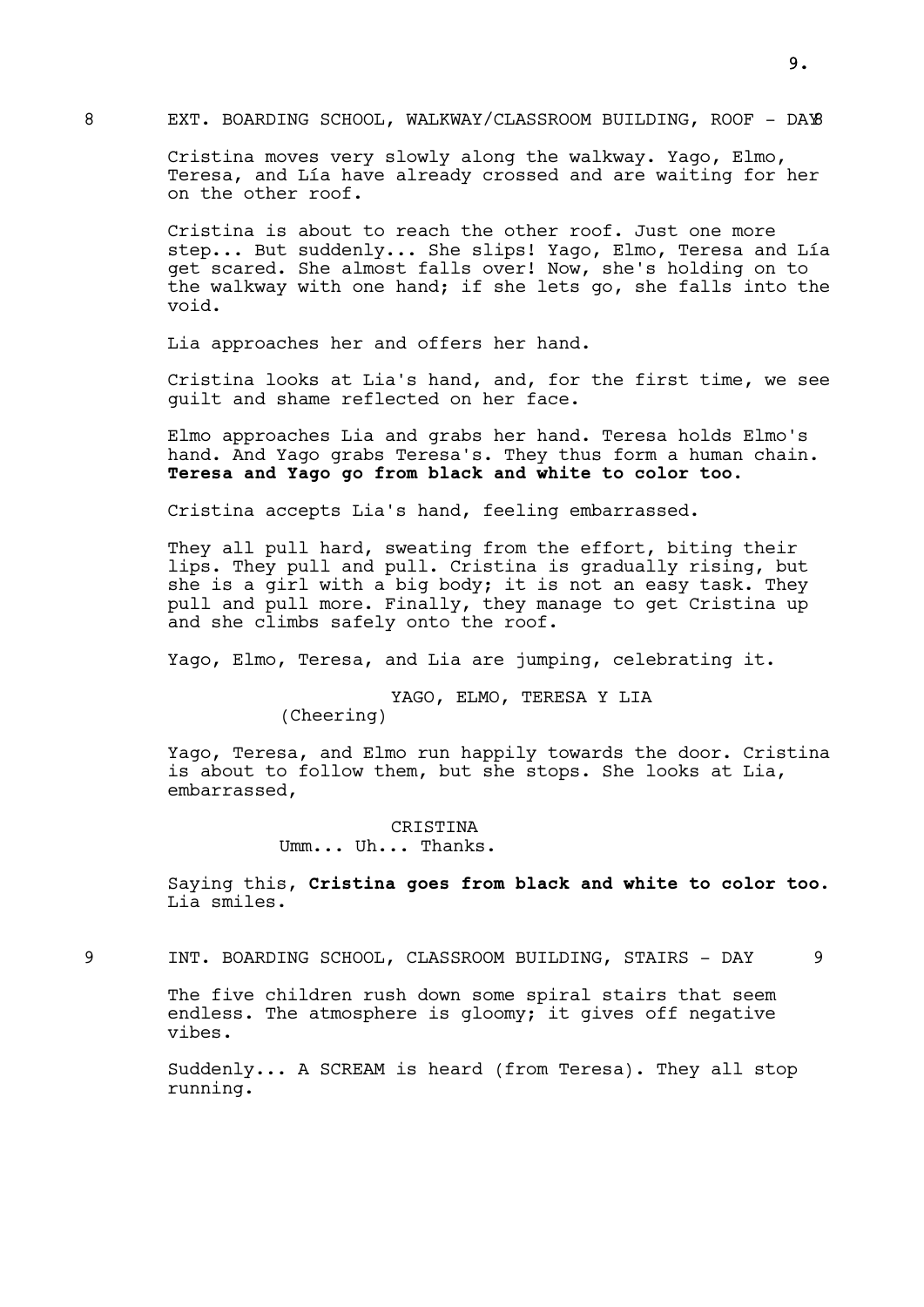YAGO What happened?

Teresa is missing.

# CRISTINA The weird girl is missing.

Yago and Elmo are about to shout her name, but they realize something...

> ET.MO Uhm... What was her name?

They go up and down the stairs looking for her, but they can't find her.

> YAGO A ghost must have taken her.

CRISTINA (with a little fear that she can't hide) Shut up, ghosts don't exist.

TERESA I'm here!! And my name is Teresa!

Yago, Cristina, Elmo, and Lia look upwards: Teresa is trapped in a net, hanging from the ceiling. It looks like some kind of animal trap.

The four children approach her.

TERESA (CONT'D) WATCH OUT!!!

The four have stepped on another net, which closes on them and rises to the ceiling without giving them time to react.

YAGO, CRISTINA, ELMO AND LIA

AAAHHH!!!

They are now trapped, just like Teresa. But being trapped in the same net is even worse: they are tight and uncomfortable, stepping on each another.

> YAGO The ghosts did it!!

**CRISTINA** Can you stop being such an idiot?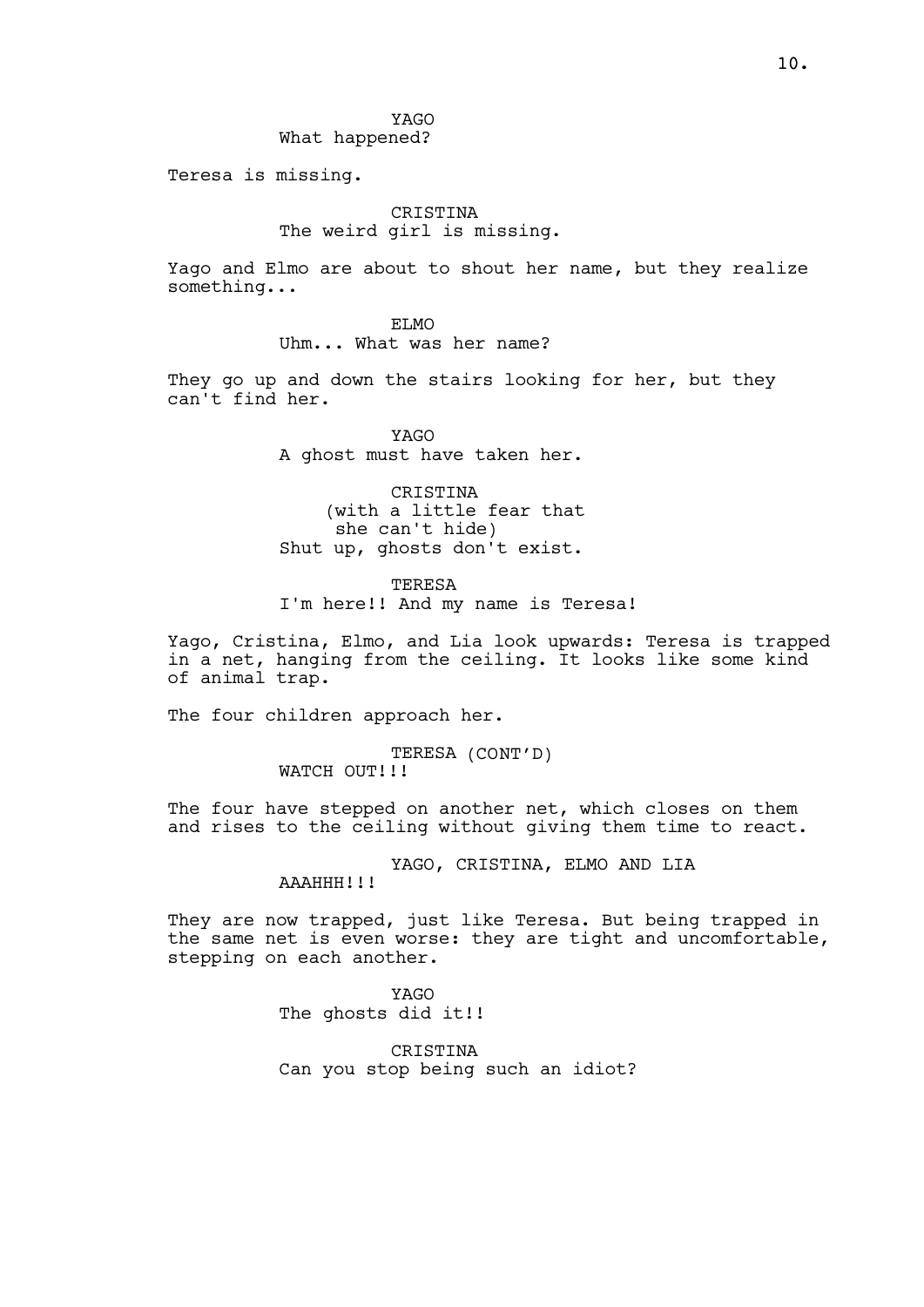ET.MO We won't make it on time...

Suddenly, WE HEAR footsteps running in the distance along with CHILDREN'S LAUGHTER.

> **CRISTINA** There goes your ghost! They're the same kids as before. YOU BETTER RIIN!!

YAGO Do not step on me!

Yago is kicking the air, desperate. But they're so tight that Yago is kicking his schoolmates instead of the air.

At the same time, Teresa is swinging in her net, playing, laughing, having a great time. She crashes into her schoolmates' net each time she swings to the right.

> CRISTINA YOU are stepping on me!!

> > YAGO

But you are fatter!!!

Cristina gets very angry and jumps on Yago. They fight. Lia stays in a corner, hiding her head and rocking back and forth. Teresa continues laughing and swinging and colliding with her schoolmates' net. IT'S CHAOS.

# Cristina, Yago, Lia, and Teresa go from color to black and white.

Elmo looks at his wristwatch: it's 8:58:00. He sighs and hugs his legs. He goes from color to black and white.

> ELMO We're not gonna make it...

CRISTINA Nobody cares about your stupid class!!

ELMO I do. I need to make my daddy proud.

Cristina and Yago stop fighting, touched by Elmo's words.

Teresa stops rocking and laughing too.

Someone takes Elmo's hand: it's Lia.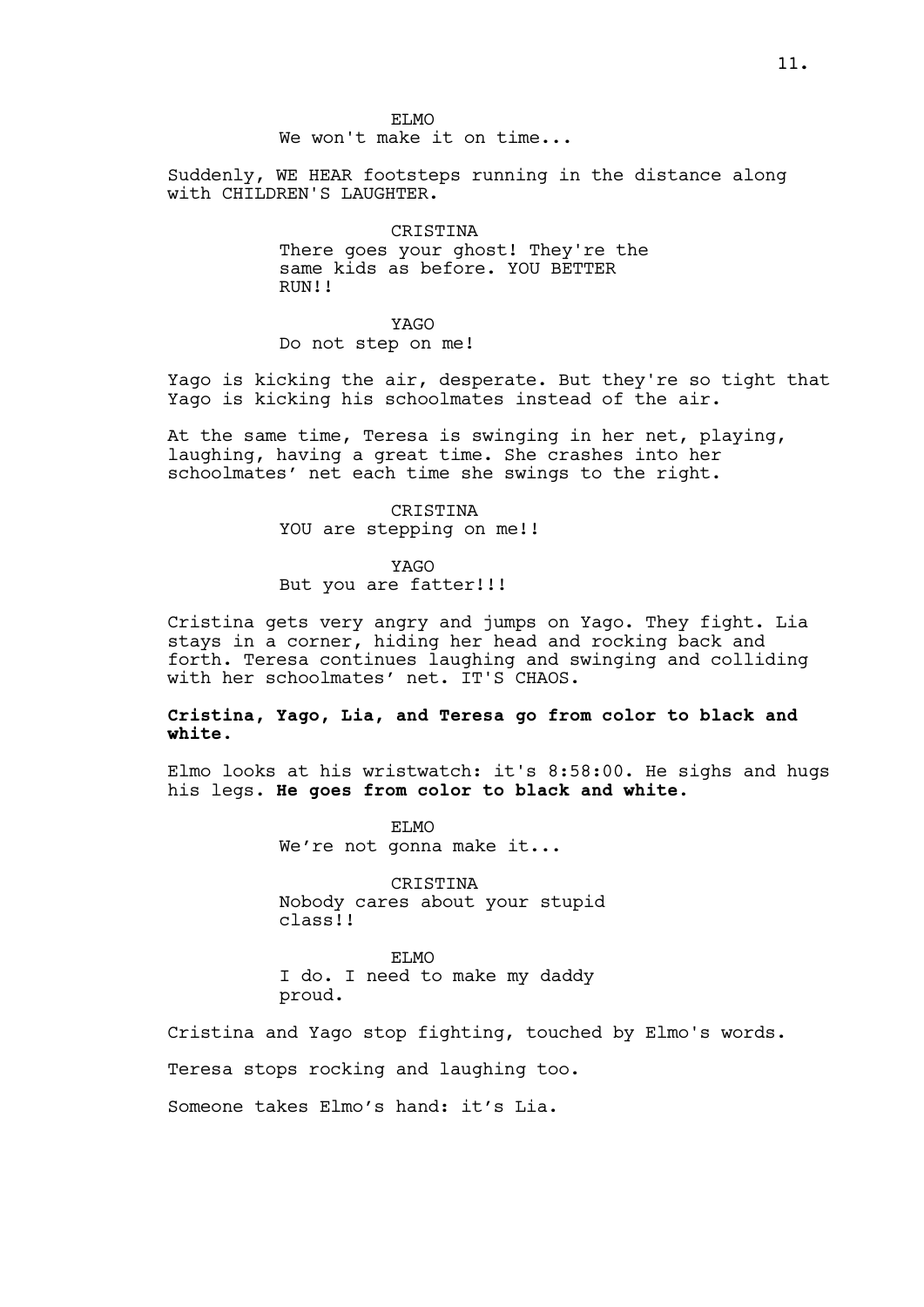ELMO (CONT'D) I've always been the worst at class, the dumbest. My daddy wants me to have a good job when I grow up.

#### CRISTINA

I haven't seen my family for 8 years, 5 months, and 2 weeks. And I've been to 27 schools. They kick me out of all of them because they're all afraid of me.

YAGO I was also kicked out, because I break things and get into fights. But my parents don't care.

**TERESA** (to Elmo) I can help you with homework. All my friends are imaginary, it would be nice to have a real one.

There is a moment of silence, of complicity. In a way, they understand each other, they empathize with each other.

> YAGO Sorry for calling you names. I sometimes can't control myself.

CRISTINA It's okay. We're stutterers, (we see Elmo) restless, (we see Yago) mute, (we see Lia) a little crazy, (we see Teresa) and rude. (we see Cristina) We're weirdos. But I think I kinda like it.

Elmo giggles (a sincere, well-meaning giggle). Everyone laughs; they feel good, at ease for the first time. They all go from black and white to color (from now on, they will always be seen in color).

Elmo looks at his watch, it's 8:59:00.

ET MO But we are not going to make it.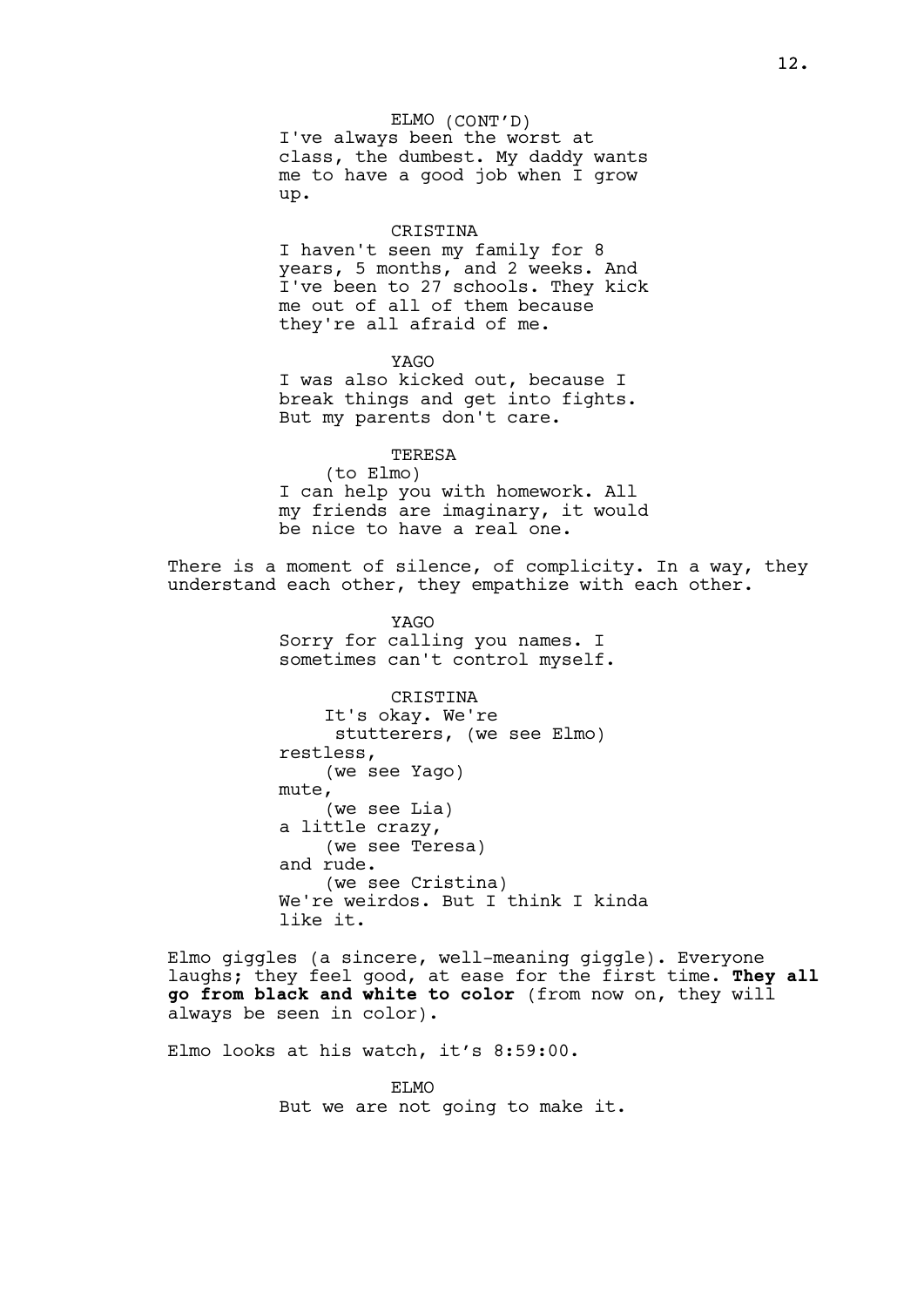CRISTINA I have an idea, but... I'll need your action figure.

Elmo takes his action figure and hands it to Cristina, who takes it gently.

> CRISTINA (CONT'D) Um... sorry about earlier.

Cristina uses the action figure's spear to cut the net: she's making a hole through which they can jump to the ground!

CUT TO:

10 INT. BOARDING SCHOOL, CLASSROOM BUILDING, STAIRS - DAY 10

Teresa jumps to the ground from her net, clutching the action figure. The rest of the children are waiting for her (they've already jumped). Teresa hands the action figure to Elmo. They all run.

11 INT. BOARDING SCHOOL, CLASSROOM BUILDING, HALL - DAY 11

The five children run down the hall as if the world is ending. Elmo looks at his watch: 8:59:50. 8:59:51. 8:59:52.

12 INT. BOARDING SCHOOL, CLASSROOM BUILDING, ANOTHER 12 HALL/CLASSROOM - DAY

> They turn a corner. At the end of this hallway is a classroom with an open door. We see the teacher is inside, looking at her watch and smiling wickedly.

Lía stops running. She's exhausted.

#### CRISTINA

Don't stop!!

There is no time to think. Cristina runs to Lia and picks her up. They are very close to the class. 8:59:57. The teacher gets up and walks over to the door, smiling wickedly. The children inside the class crowd at the door, laughing at their new classmates, some of them high-five each other proudly.